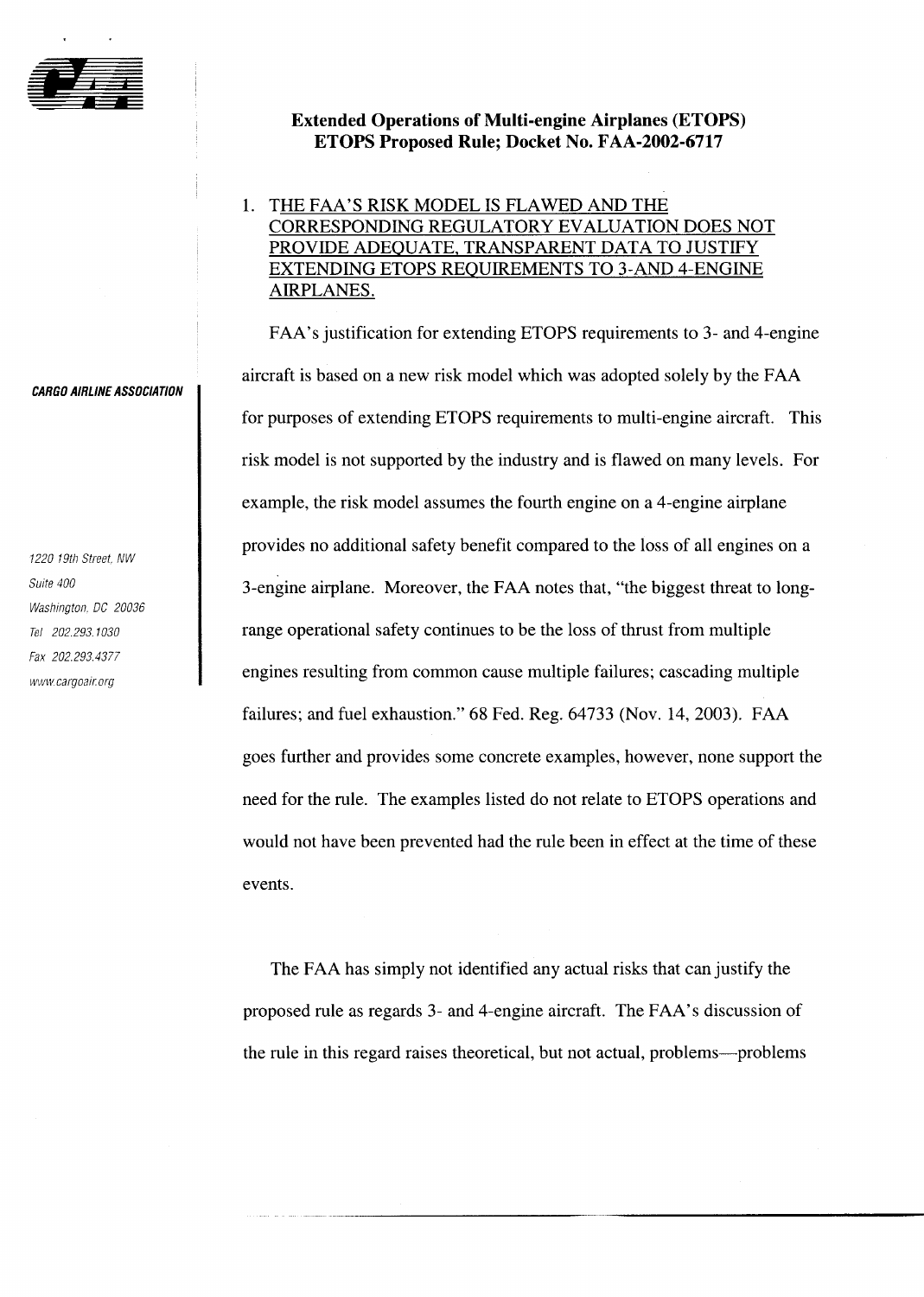that have never occurred in the history of 3- and 4-engine jet flying. There simply is no justification for applying the rule beyond twin engine aircraft. When a single engine fails on a twin, the flight is one more failure away from disaster. That is not true for 3- and 4-engine aircraft, which have inherent redundancy of the additional engine(s). In short, the FAA addresses, in this rulemaking for 3- and 4-engine aircraft, a problem that simply does not exist.

Moreover, the FAA did not provide an adequate or thorough regulatory evaluation which makes any independent analysis very difficult. The OMB provides as a guide to regulatory agencies that a good regulatory analysis include the following three basic elements (1) a statement of the need for the proposed action, (2) an examination of alternative approaches, an  $(3)$  an evaluation of the benefits and costs – quantitative and qualitative – of the proposed action and the main alternatives identified by the analysis. OMB Circular A-4, p. 2 (Sept. 17, 2003). The FAA offers no alternative approaches. In fact, the rule appears to have been developed with a predetermined outcome in mind. The FAA does not clearly justify the need for the rule as regards 3- and 4-engine aircraft, does not provide any thorough cost/benefit data or take the time to analyze alternative approaches that would enhance safety in a more cost-effective manner.

#### 2. THE COSTS FAR OUTWEIGH THE BENEFITS AS THE COST SAVINGS FACTORED INTO EVALUATION ARE NOT ACCURATE.

FAA stipulates that the rule would yield cost savings for the operator of 3- and 4-engine aircraft. This is simply not the case. Significant direct costs including aircraft modifications, operational costs such as different routing, and training costs to implement the program were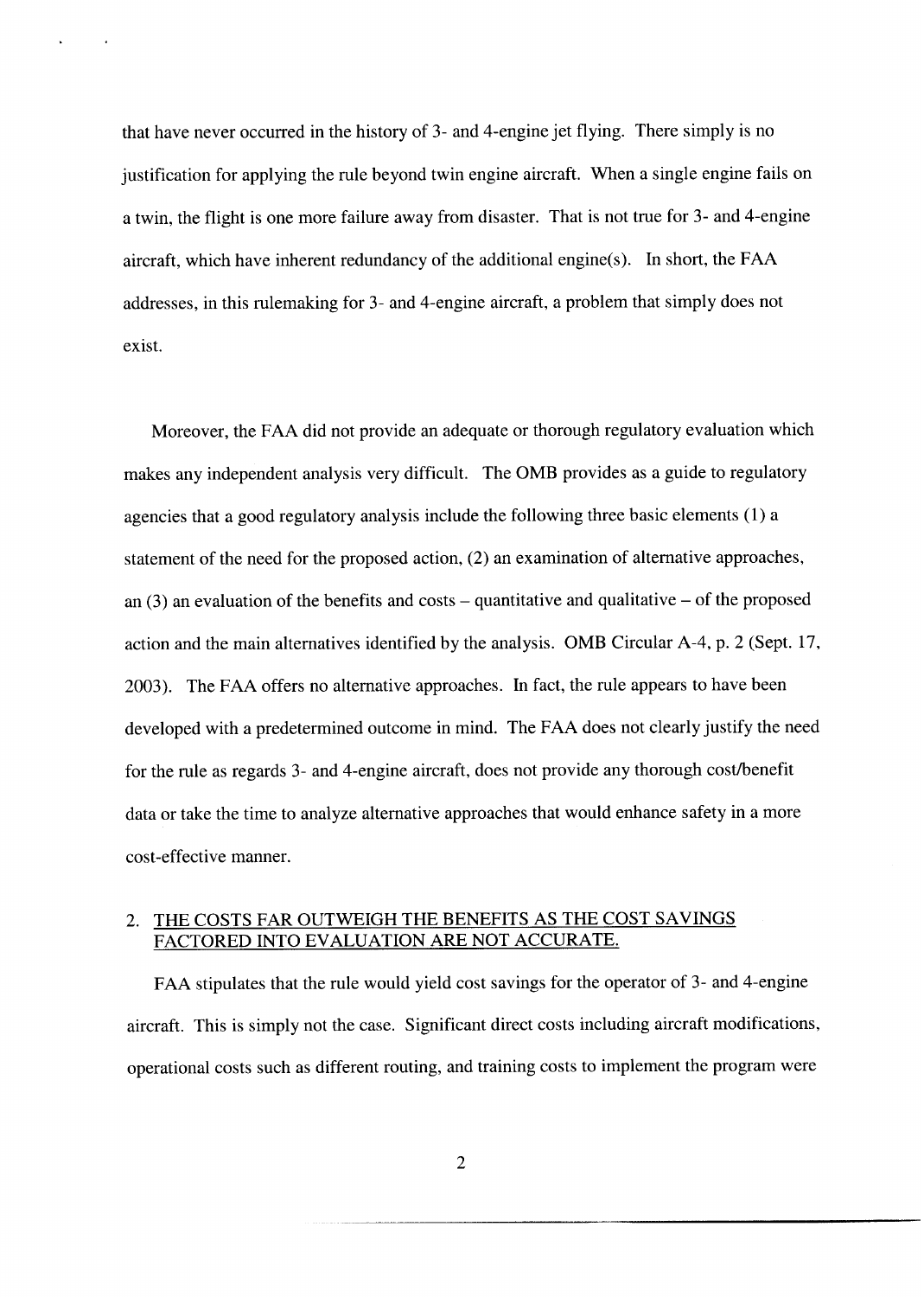not adequately considered in the regulatory evaluation. The FAA concludes that 3-and 4 engine operators would save \$207.7 million over a 10-year period, in part because of the ability to fly the most direct route between two points which results in fuel savings and reduces operating costs. 68 Fed. Reg. 64777, 64779. This statement is easily contradicted since at the present time with no ETOPS requirements for 3-and 4-engine airplanes operators fly the most direct route. If this rule were finalized as proposed, routing and operations would change significantly and thus costs would rise drastically. All segments of the industry agree that FAA did not adequately balance the costs and benefits of this proposed rule (see comments in docket). In particular, while there are certainly benefits to be accrued for 2-engine operators, there are no benefits—only costs—which accrue to the operators of 3and 4-engine aircraft. The FAA ignores the fact that the problem they seek to address for 3 and 4-engine aircraft has never occurred in the history of jet flight.

#### 3. THE OPERATIONS OF ALL-CARGO CARRIERS AND THE AIRCRAFT WHICH ARE UTILIZED AS FREIGHTERS ARE UNIQUE AND DESERVE A SEPARATE REGULATORY ANALYSIS.

As noted above, the FAA relied on a certain risk model and analyzed a limited set of costs and benefits. However, the operational characteristics of all-cargo carriers are significantly different from our passenger-carrying counterpart. For example, freighter aircraft are not specifically dedicated for long-range operations therefore, the carriers would have to equip all of its multi-engine aircraft under the ETOPS requirements. This and other unique impacts on the all-cargo market should be considered separately.

Moreover, the rule itself in large part focuses on the effect of possible aircraft diversions because of the well-being of passengers. All-cargo carriers do not carry passengers in any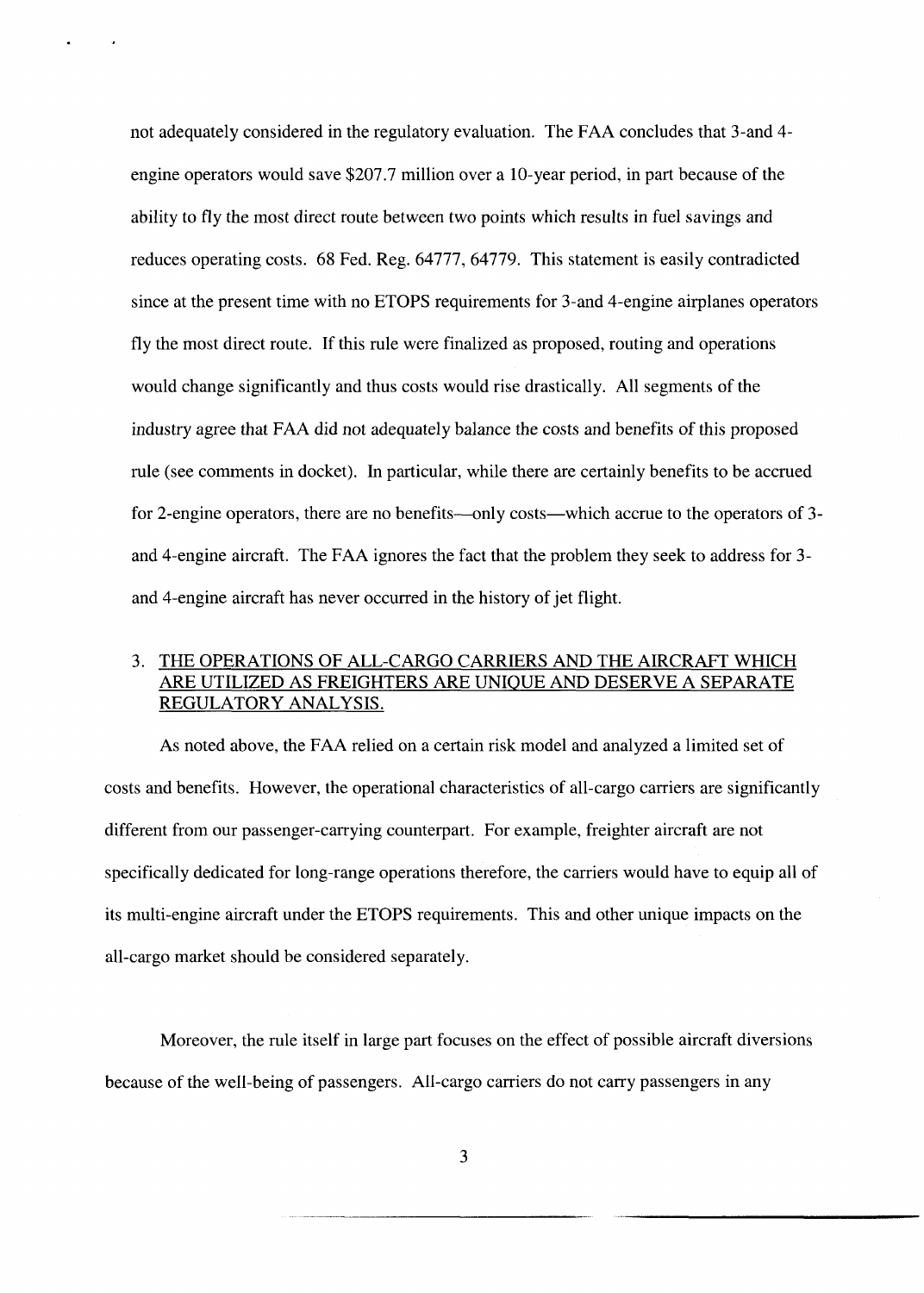generally-accepted definition of that term. In fact, the number of persons aboard an all-cargo aircraft is small and mainly comprised of flight crew. Flight crew personnel undergo medical checks and must be fit to fly so they should not be considered in the same vein as the general public. These differences should be taken into consideration in any analysis of the proposed regulation, as FAA did in its proposal for fuel tank inerting. There, the lack of benefits dictated the non-application of the rule to all-cargo operations. The same rationale should be applied here.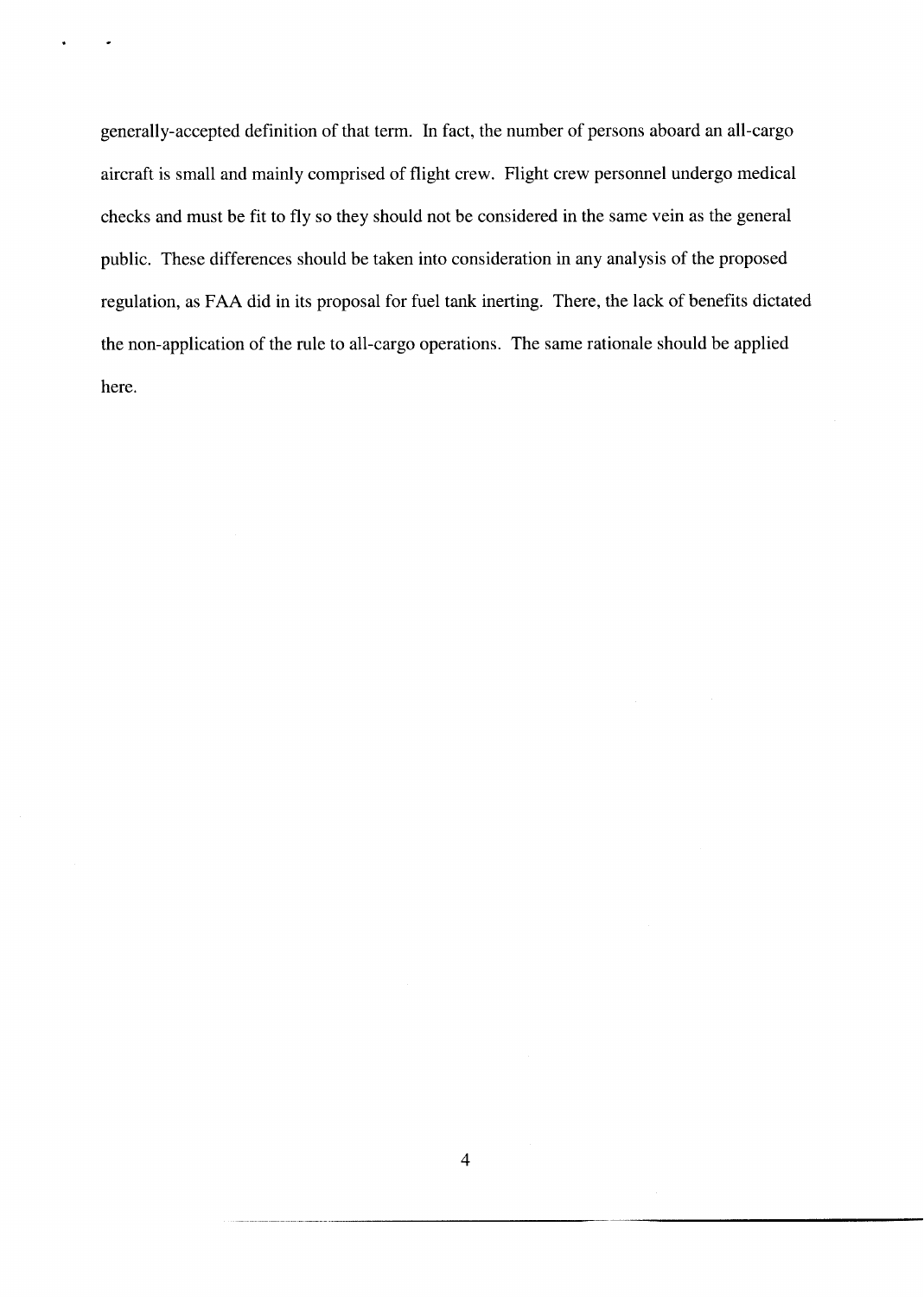

# **The Cargo Airline Association** Briefing on Extended Operations **ETOPS** tor

Office of Management and Budget

October 18.2006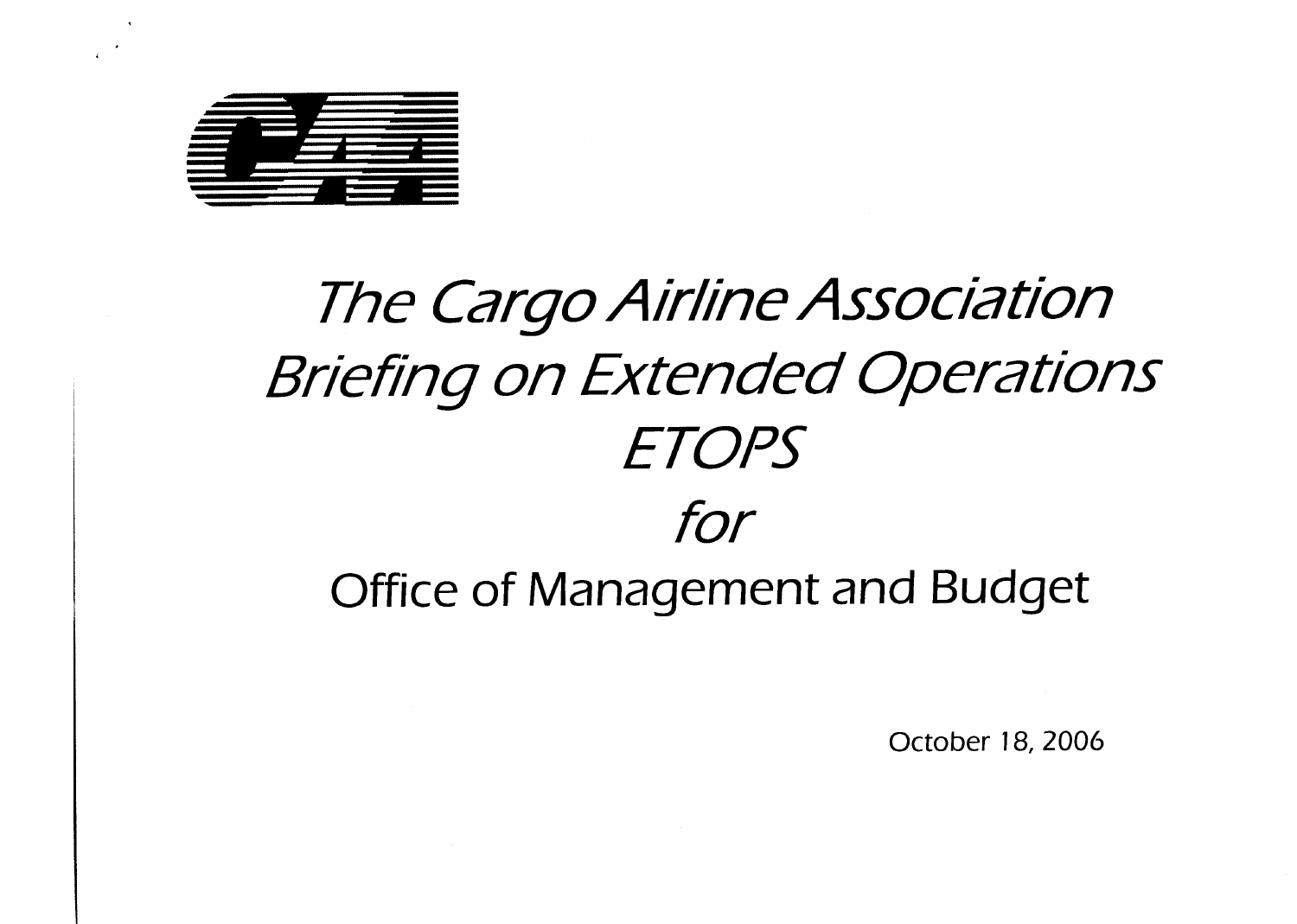## Cargo Airline Association Membership

\* ABX Air. Inc.

\* Atlas Air. Inc.

\* Federal Express

\* United Parcel Service Air Transport lnternational Capital Cargo lnternational Con-Way. Inc. DHL Express First Air Kalitta Air Kitty Hawk Inc. USA Jet Airlines, Inc.

\* Member. Board of Directors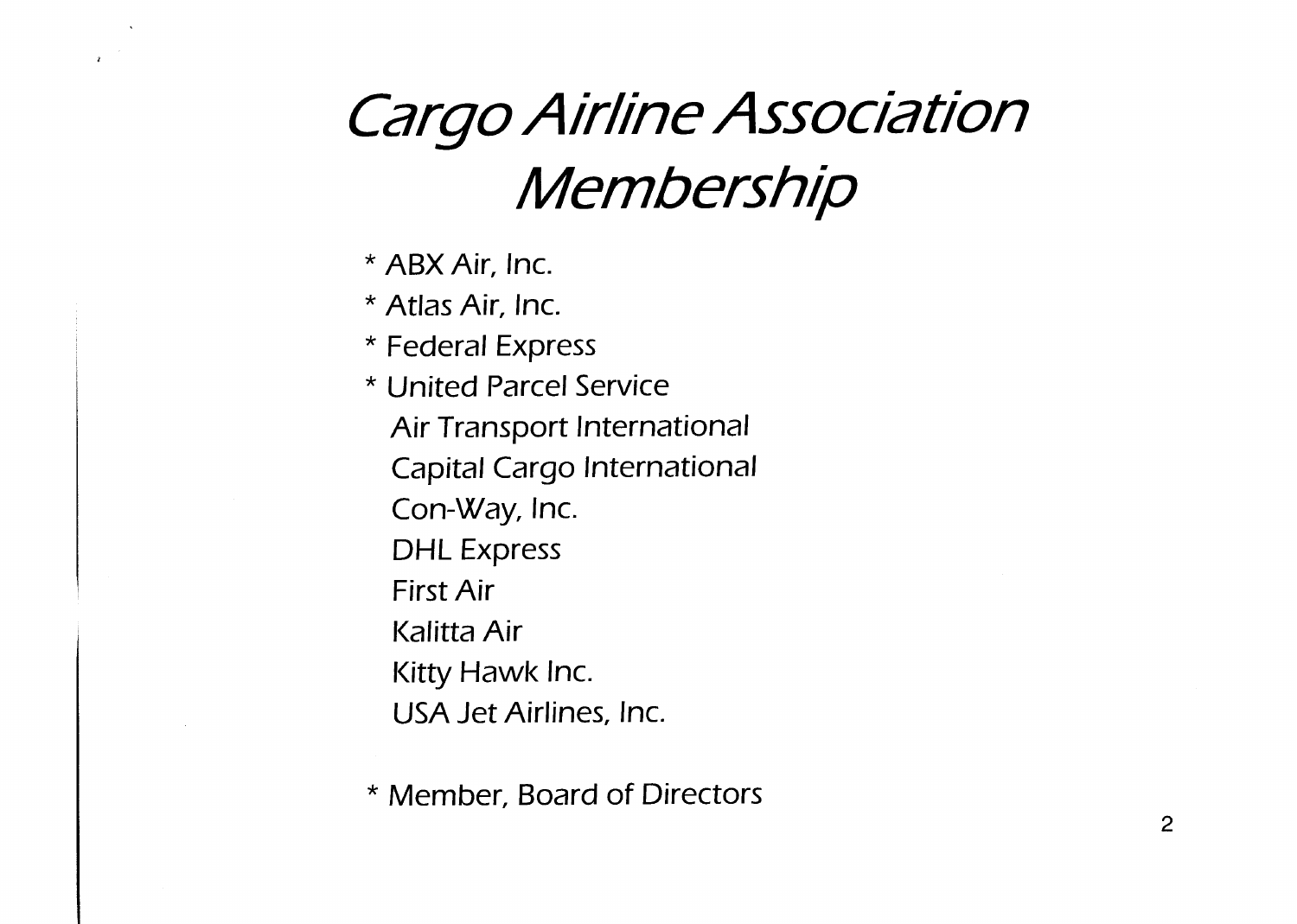### CAA Briefing on ETOPS NPRM

- FAA issued the ETOPS NPRM on November 14,2003.
- The NPRM proposes to expand extended range regulatory requirements for twoengine aircraft to aircraft with more than two engines.
- Comments were filed on March 12, 2004. with opposition from the cargo industry.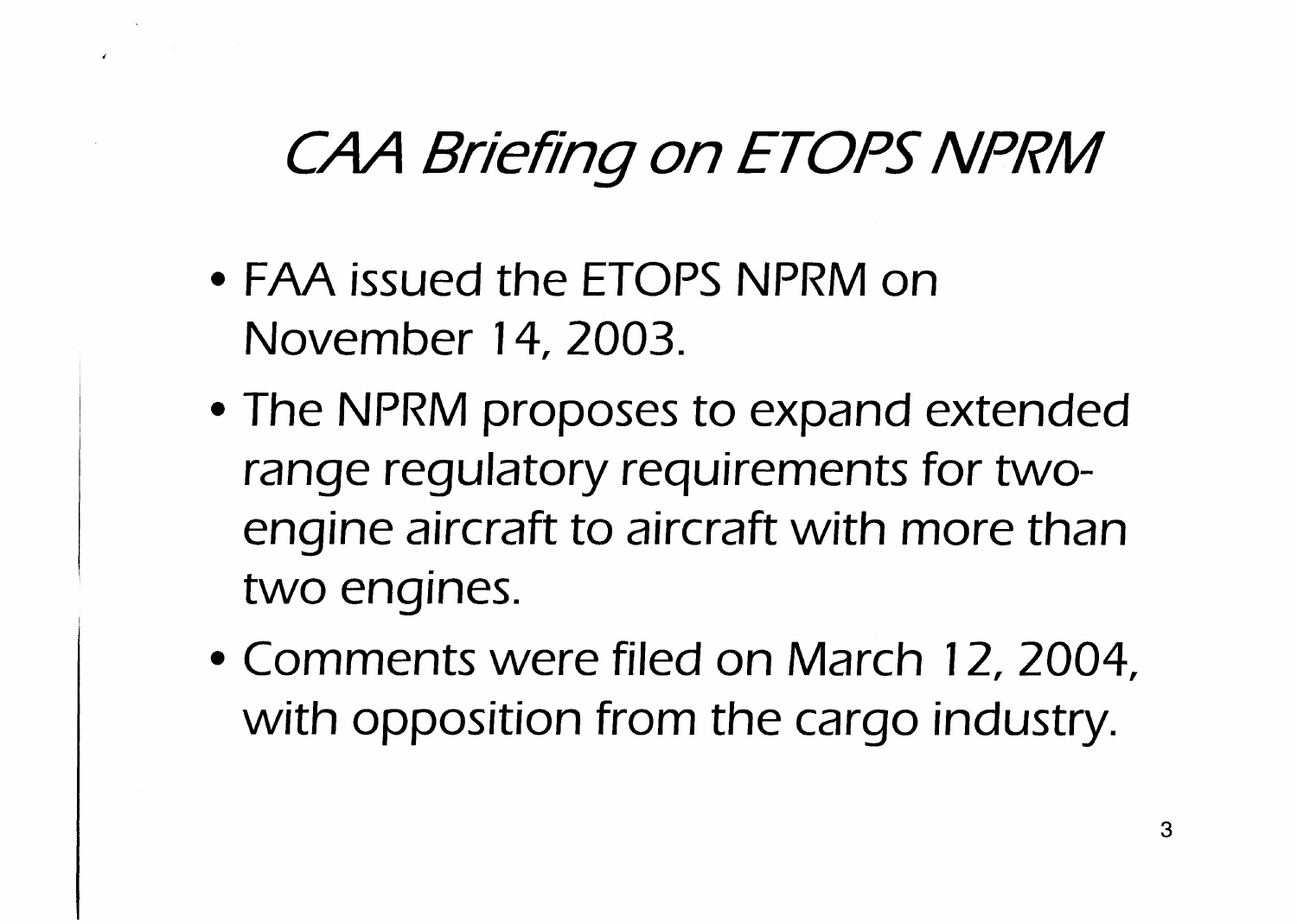## CAA Briefing on ETOPS

CAA opposes the substance of the FAA's rulemaking for the following reasons:

- The FAA's analysis of cost to affected carriers is flawed, and indeed, this rule, if implemented to three and four-engine aircraft, would impose significant new direct costs that were not adequately considered.
- The FAA has simply not provided appropriate and actual risks that could have been or will be avoided by multi-engine ETOPS rules that would justify the application of ETOPS requirements to three and four-engine aircraft.
- The FAA acknowledges an improvement in engine performance and maintenance capabilities, but substitutes human risk factors as a justification for the proposed expansion.
- The FAA does not distinguish between passenger and cargo operators, which have different operational characteristics and different fleet compositions.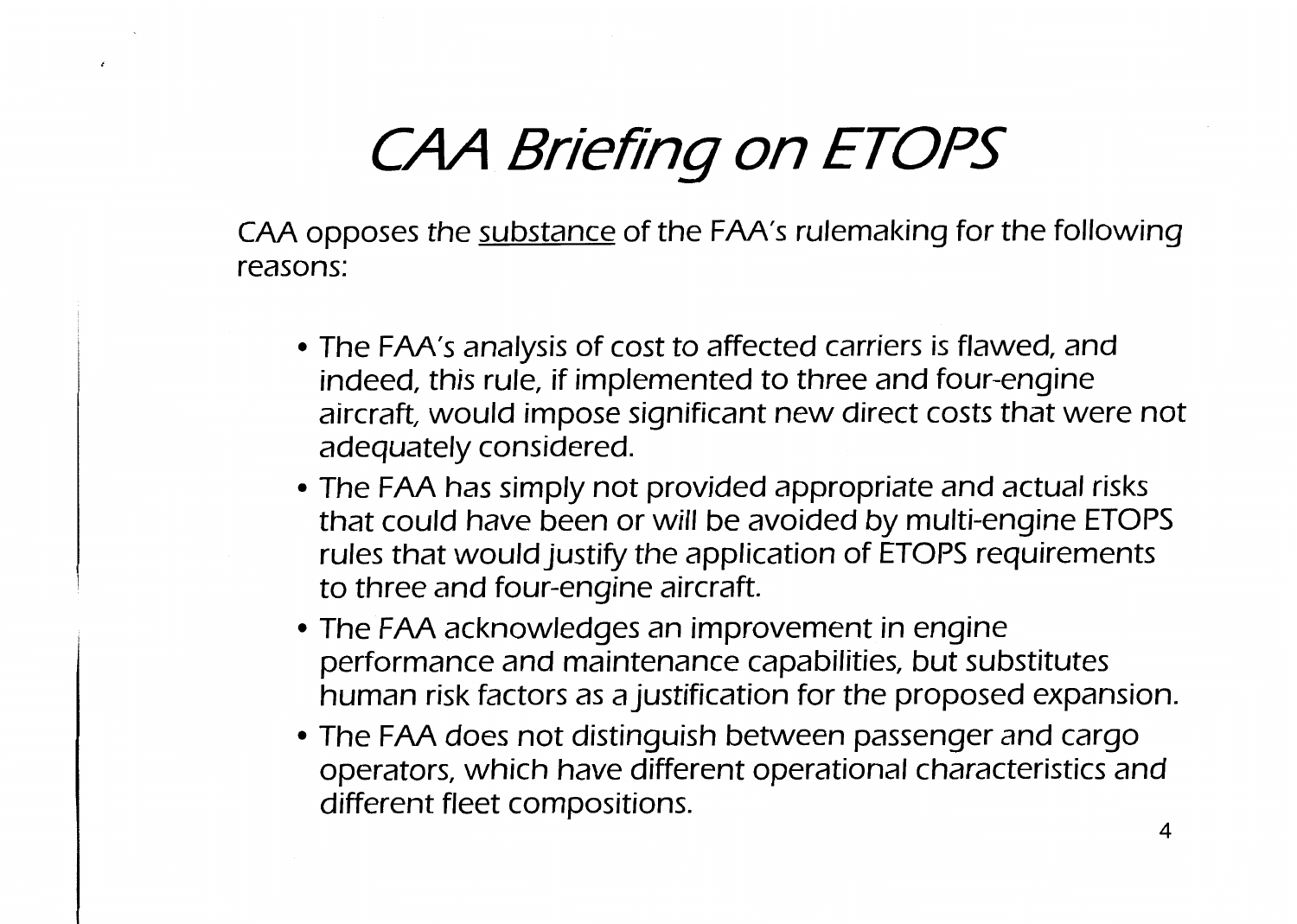### CAA Briefing on ETOPS

CAA opposes the process of the FAA's ETOPS rulemaking for the following reasons:

- The outcome of the rulemaking was prescribed before the issuance of the rule.
- The regulatory evaluation does not meet the standards provided by the OMB which include:
	- 1. a statement of need for the proposed action,
	- 2. an examination of alternative approaches,
	- 3. an evaluation of the benefits and costs quantitative and qualitative  $-$  of the proposed action, and the main alternatives identified by the analysis.

(OMB Circular A-4, p.2 [September 17, 2003)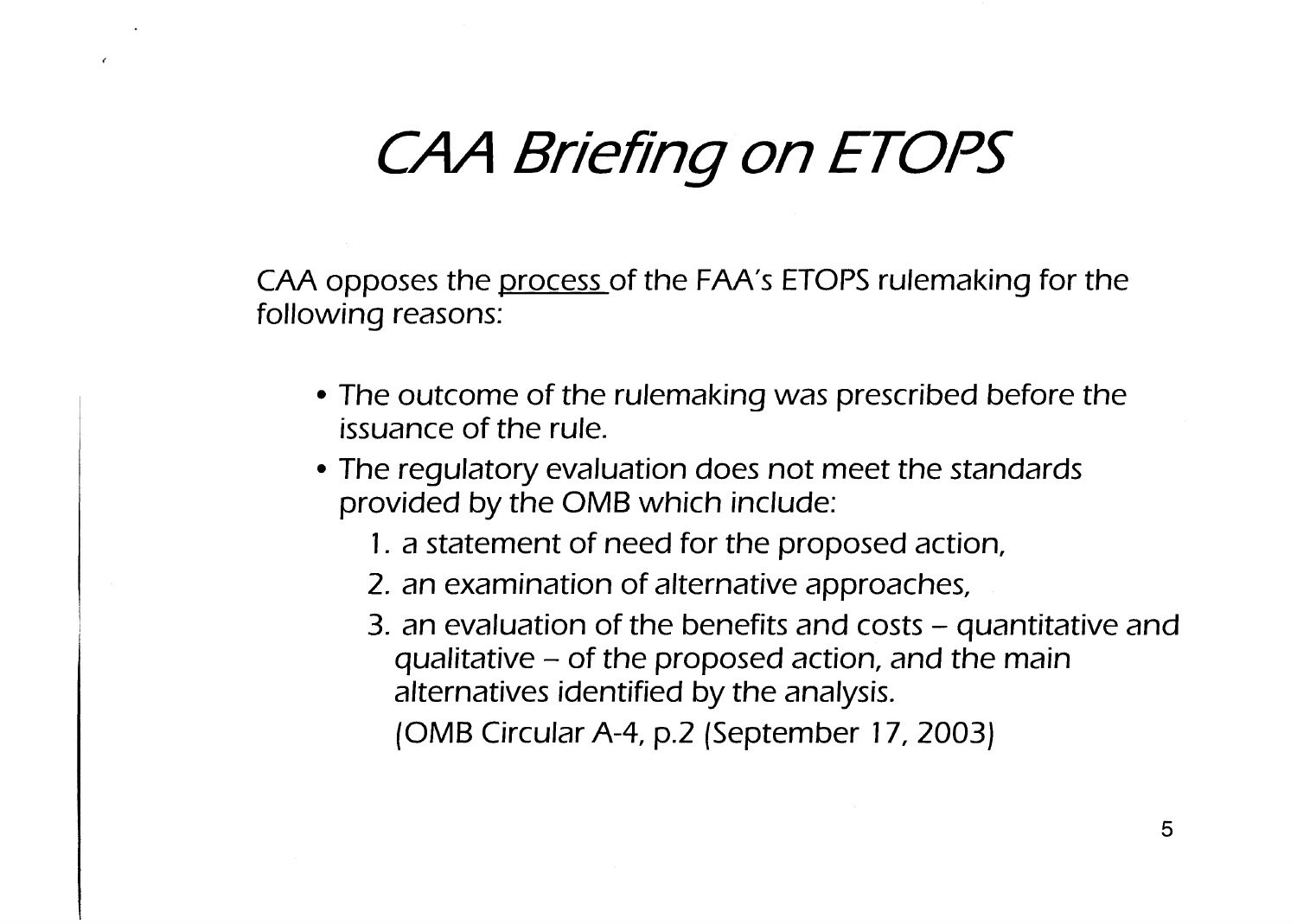## CAA Positions

- CAA agrees with the proposed enhancements of ETOPS rules for two-engine aircraft and indeed, a final rule should be issued for two-engine aircraft.
- In order to adequately address the concerns of the comments in the docket regarding the regulatory evaluation and to properly justify an expansion of the rules, a new, complete and thorough regulatory evaluation is necessary.
- If a new evaluation is to be provided with any Final Rule, the FAA should allow for public comment on the new regulatory evaluation by issuing a Supplemental Notice of Proposed Rulemaking (SNPRM) on three and four-engine aircraft.
- The impact on the cargo industry should be considered separately and alternatives should be fully analyzed.